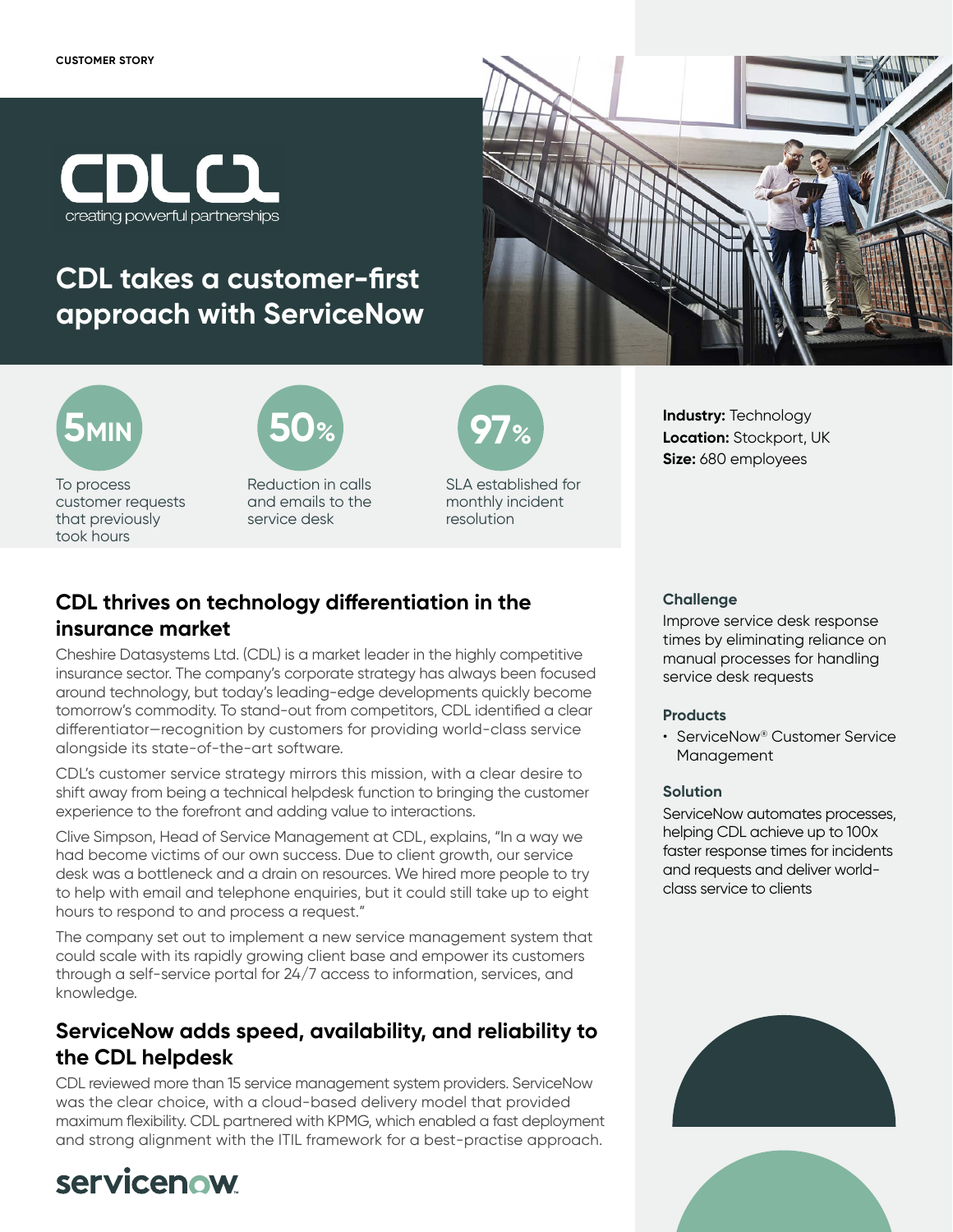

# 66

With ServiceNow Customer Service Management, we can rapidly process and act on incidents and queries for fast resolution and minimum impact on our customers.

Clive Simpson, Head of Service Management, CDL

"Speed, availability, and reliability of CDL's software is critical, as our insurance customers can see a direct financial impact if they are not able to complete transactions," says Clive. "With ServiceNow Customer Service Management, we can rapidly process and act on incidents and queries for fast resolution and minimum impact on our customers."

Through a 24/7 self-service portal, clients no longer have to call or email the CDL service desk, as they can complete and submit service requests online, following an intelligent question set to prioritise the severity of the incident. The tickets are automatically triaged with intelligent workflows and directed to the right team or specialist for the best outcome.

In many cases, CDL customers can bypass the support and ticketing process completely, with instant access to a knowledge library of technical information and "How To" articles through the self-service portal.

## **CDL meets customer service SLAs for P1 incidents**

The self-service approach to customer service has enabled CDL to increase its incident resolution service level agreement (SLA) to 97% in just four months, by stripping out manual inputting, saving both its service team and customers time and effort.

"Customer incident logs now only take five minutes to process, compared to previously taking hours, and we have reduced incoming calls and emails by 50%," Clive says. "If we hadn't changed anything the service desk would be twice the size and feel like a never-ending spinning wheel, which would have impacted our service levels."

The benefits go beyond time savings to transform the approach to service delivery. According to Adrian Japp, ServiceNow Manager at CDL, "Our clients were asking for self-service and customers have reported a massive difference in service delivery thanks to ServiceNow. Most importantly, they now benefit from significantly faster assignment and fulfilment of enquires and P1 incidents."

### **CDL gains visibility through real-time reporting with ServiceNow**

Reporting is a key area that has evolved within CDL, adding value for both customers and the service desk operation.

Rather than having to spend three days a month manually creating performance reports, these are now automatically generated by ServiceNow's reporting dashboards. Dashboards provide at-a-glance transparency to clients and has eliminated requests for insights.

For CDL, it has given the service team access to advanced trend analysis to measure and improve service performance. "Putting ServiceNow at the heart of our service desk has enabled us to improve our customers' experience with reports and knowledge at their fingertips," says Clive. "There is so much potential to evolve our approach, which includes offering dynamic, real-time reports through the self-service portal for customers."

## **Success with ServiceNow influences CDL company strategy**

The service team at CDL quickly identified opportunities to expand the use of ServiceNow across the business.

Other business tools can be readily integrated with the customer service management platform, including Sumerian capacity management, Microsoft

# servicenow